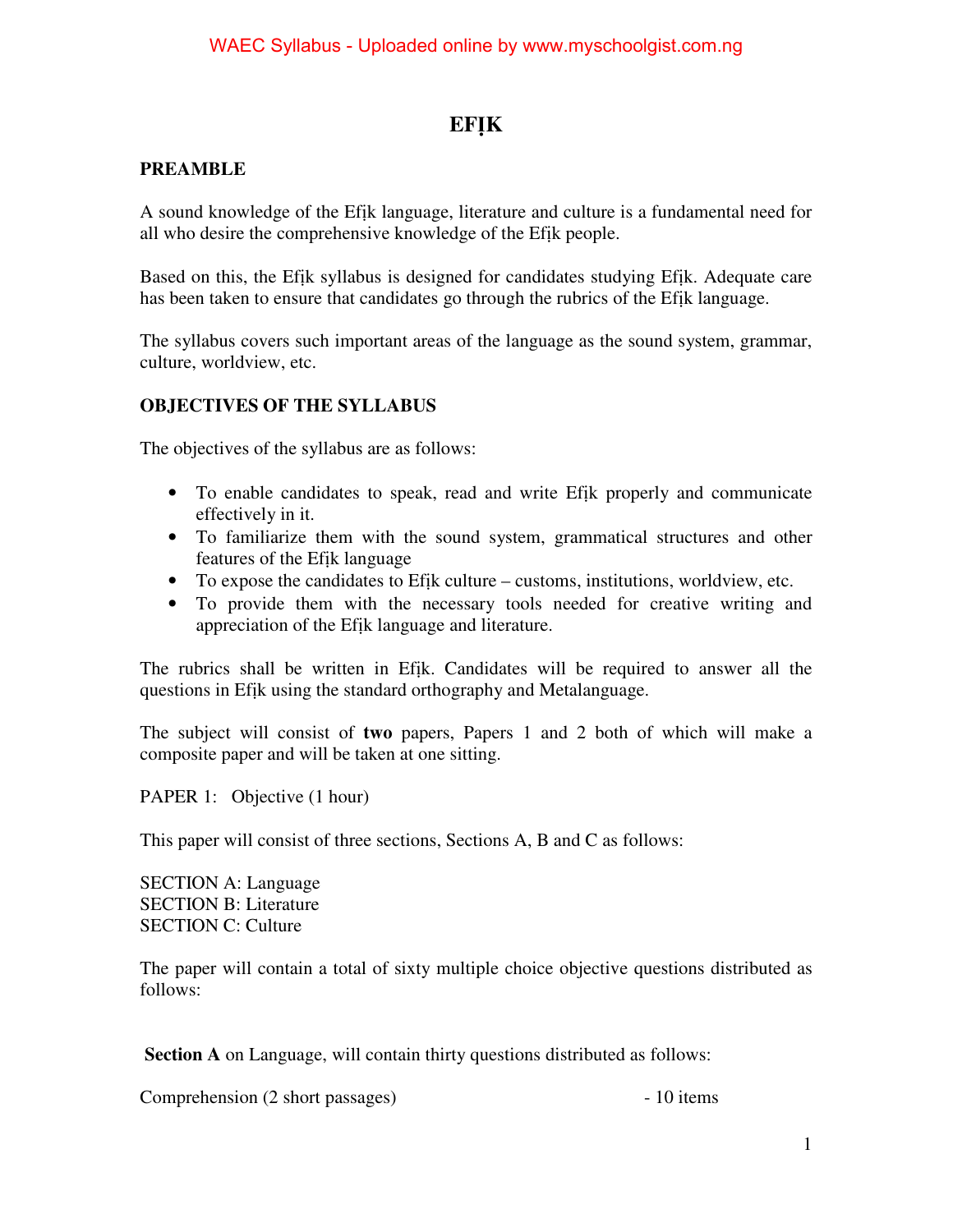| Composition/Letter writing  | $-4$ items |
|-----------------------------|------------|
| Sound system                | $-4$ items |
| Word and sentence structure | - 8 items  |
| Translation                 | - 4 items  |
|                             | 30 items   |

**Section B** on Literature, will also contain twenty-two questions distributed as follows:

| Oral Literature    | Prose -<br>Poetry -<br>Drama - | 3 items<br>3 items<br>3 items | - 9 items |
|--------------------|--------------------------------|-------------------------------|-----------|
| Written Literature | Prose -<br>Poetry -<br>Drama - | 3 items<br>3 items<br>3 items | - 9 items |

Basic Principles of Literary Appreciation - 4 items

In this section, all questions other than those on Basic Principles of Literary Appreciation will be based on the set books for Paper 2.

**Section C** on Culture, will contain the remaining eight questions which will be distributed as follows:

| Customs      |   |        |  | $-4$ items |
|--------------|---|--------|--|------------|
| Institutions |   |        |  | $-4$ items |
|              |   |        |  | 8 items    |
| $\sim$       | . | $\sim$ |  |            |

The paper will carry 60 marks.

PAPER 2: This will be an essay test having three sections, Sections A, B and C on Language, Literature and Culture respectively. Candidates will be required to answer six questions in all; three from Section A, two from Section B and one from Section C in 2 hours for 100 marks. The rubrics shall be written in Efịk.

Further details on the paper are as follows:

**Section A:** Language

(i) Composition/Letter Writing :

 Candidates are advised to write about 300 words and spend not more than 45 minutes on this section. The topics chosen will include any of the following essay types:

- (1) Narrative
- (2) Descriptive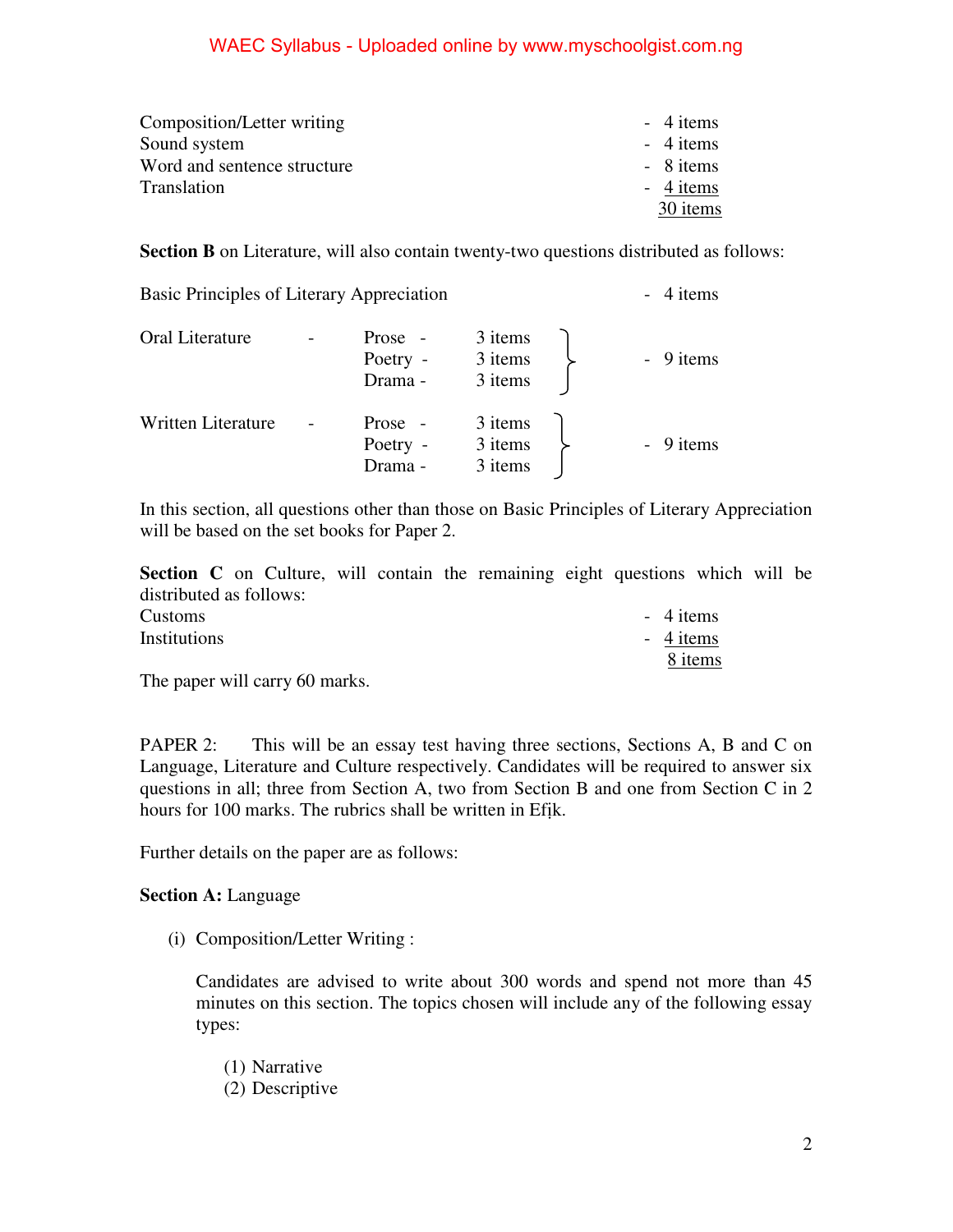- (3) Argumentative
- (4) Expository
- (5) Dialogue
- (6) Debate
- (7) Letter writing
- (ii) Sound System

Candidates will be required to answer **one question** out of the two questions set. Questions will test candidates' knowledge of:

- (i) Vowels and Consonants
	- (a) their production in terms of place and manner of articulation
	- (b) their basic phonetic and phonemic classifications
- (ii) Syllable structure the way consonants and vowels combine in words
- (iii) Sound processes e.g. vowel harmony, assimilation, elision, deletion, etc.
	- (c) Their distribution Environment of occurrence (initially, medially and finally e.g. /ọ/ in ọbọñ - 'king'; ọkọ – 'fence').
- (iv) Adaptation of loanwords
- (v) Tone and intonation
	- High tone
	- Low tone
	- Falling tone
	- Rising tone
- (iii) Grammar

 Candidates will be required to answer **one question** out of the two questions to be set.

Questions will test candidates knowledge of:

- (i) Word structure and word formation: root, affixes, (prefix, suffix); compounding, borrowing, reduplication, etc.
- (ii) Word classes: noun, verbs, adverbs, pronouns, adjectives, etc
- (iii) Grammatical categories: number, person, tense, negation, etc.
- (iv) Phrases and clauses: types and functions
- (v) The structure and types of sentences.

#### **Section B**: Literature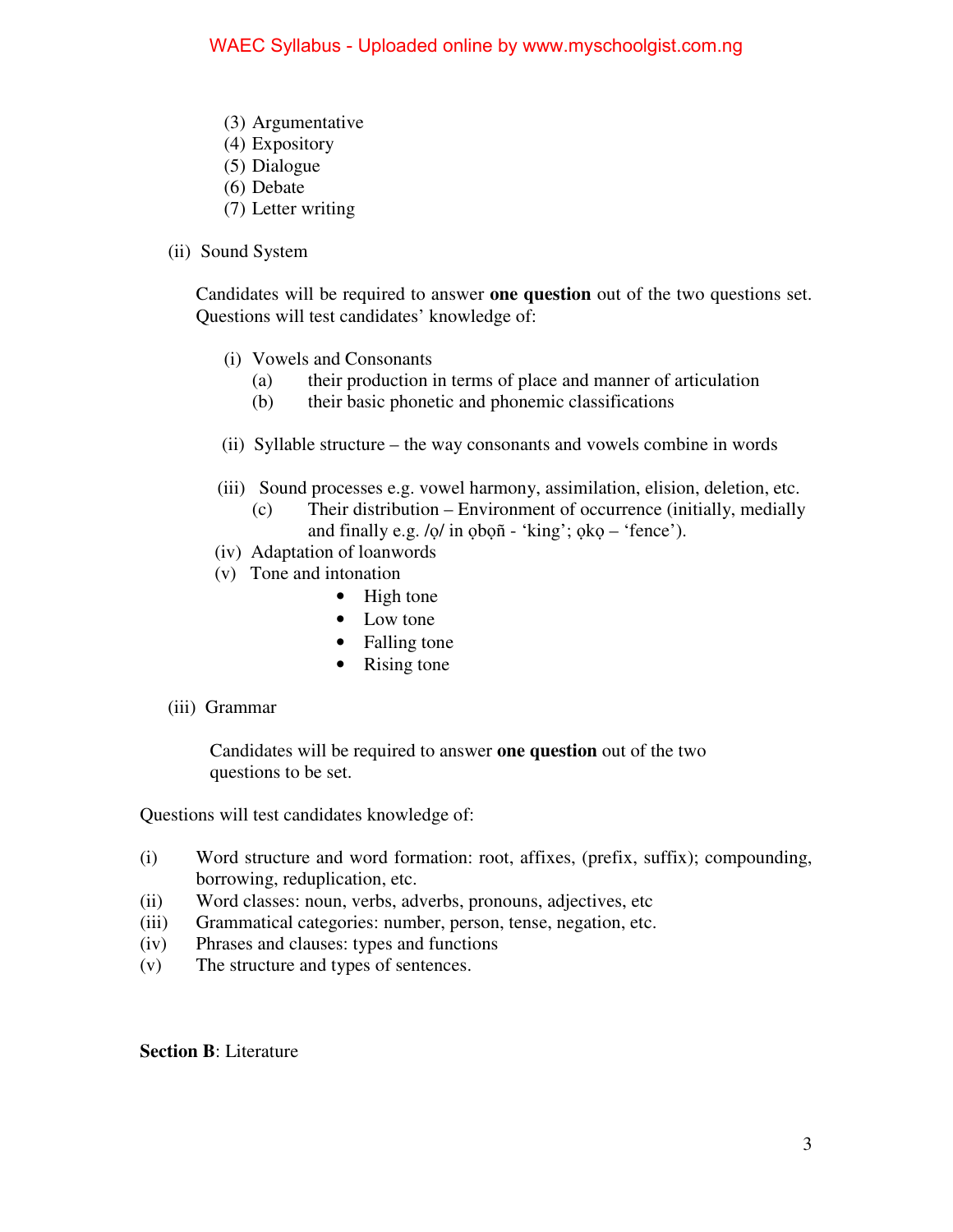This section will consist of questions on the setbooks for Oral and Written Literature.There will be one question on each of the three setbooks for Oral Literature and the three for Written Literature, making a total of six questions. Candidates will be required to answer two questions out of the six, i.e one on Oral Literature and one on Written Literature.

Oral Literature – Prose, Poetry, Drama

 Prose (Folktales, legends, proverbs, riddles, etc) Poetry (songs, ballads) Drama (Traditional drama)

In Oral Literature, there will be three textbooks covering different genres. One question will be set on each setbook and candidates will be required to answer any one of the three questions.

Written Literature – Prose, Poetry, Drama

In Written Literature, there will be three textbooks covering the different genres. One question will be set from each setbook and candidates will be required to answer any one of the three questions.

### **Section C**: Culture

This section will consist of questions on Customs and Institutions. Two questions will be set and candidates will be required to answer one.

Topics to be examined include:

- 1. Edu Uwem (customs)
	- (i) Mme ubọk utom
		- ukọ iyak
		- utọ inwaṅ
		- unyam urua
		- utom usọ
	- (ii) Ukpep nti edu uwem ye mme ufon mmọ (Good upbringing and its benefits)
		- Udia ye edu utem/unam udia nte
			- enamde kadi
			- enamdi fufu
			- ebokde mme efere
			- etemde ekpan *n*ikukwo
	- (iii) uduọk mmịn Libation
- 2. Nsionsio nka (Different Institutions)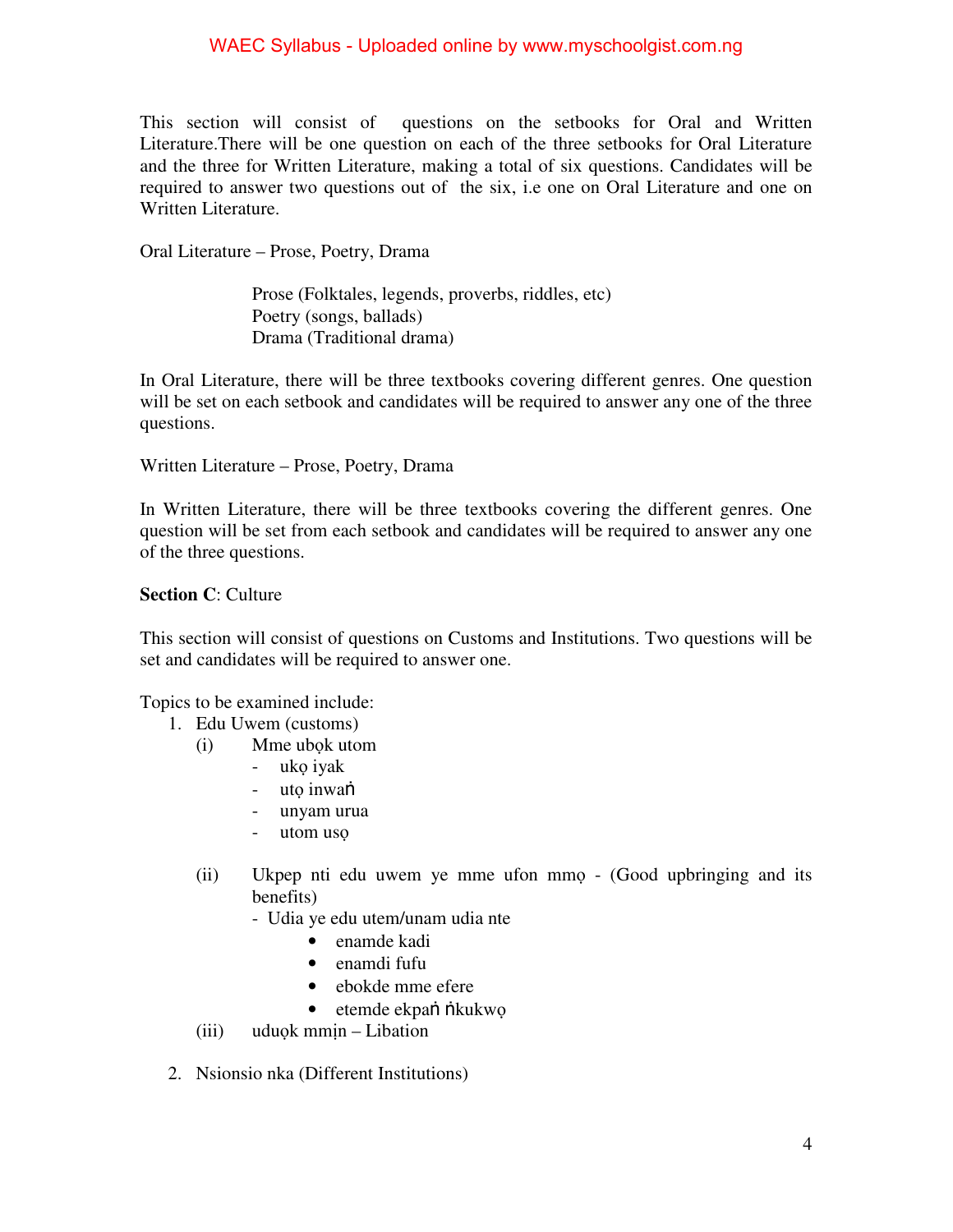- (i) Ubon/ekpuk (family)
	- Usuṅ edade ebọk nditọ
- (ii) Edu ukpono/se ekponode (Worship)
	- Abasi
	- Ndem
	- Ibọk
	- Mbukpo
- (iii) Mme nke (Proverbs)
	- Mme nke etopdetop
- (iv) Ubọṅ
- (v) Mme ndedịbe nka ke Efịk (Secret Society)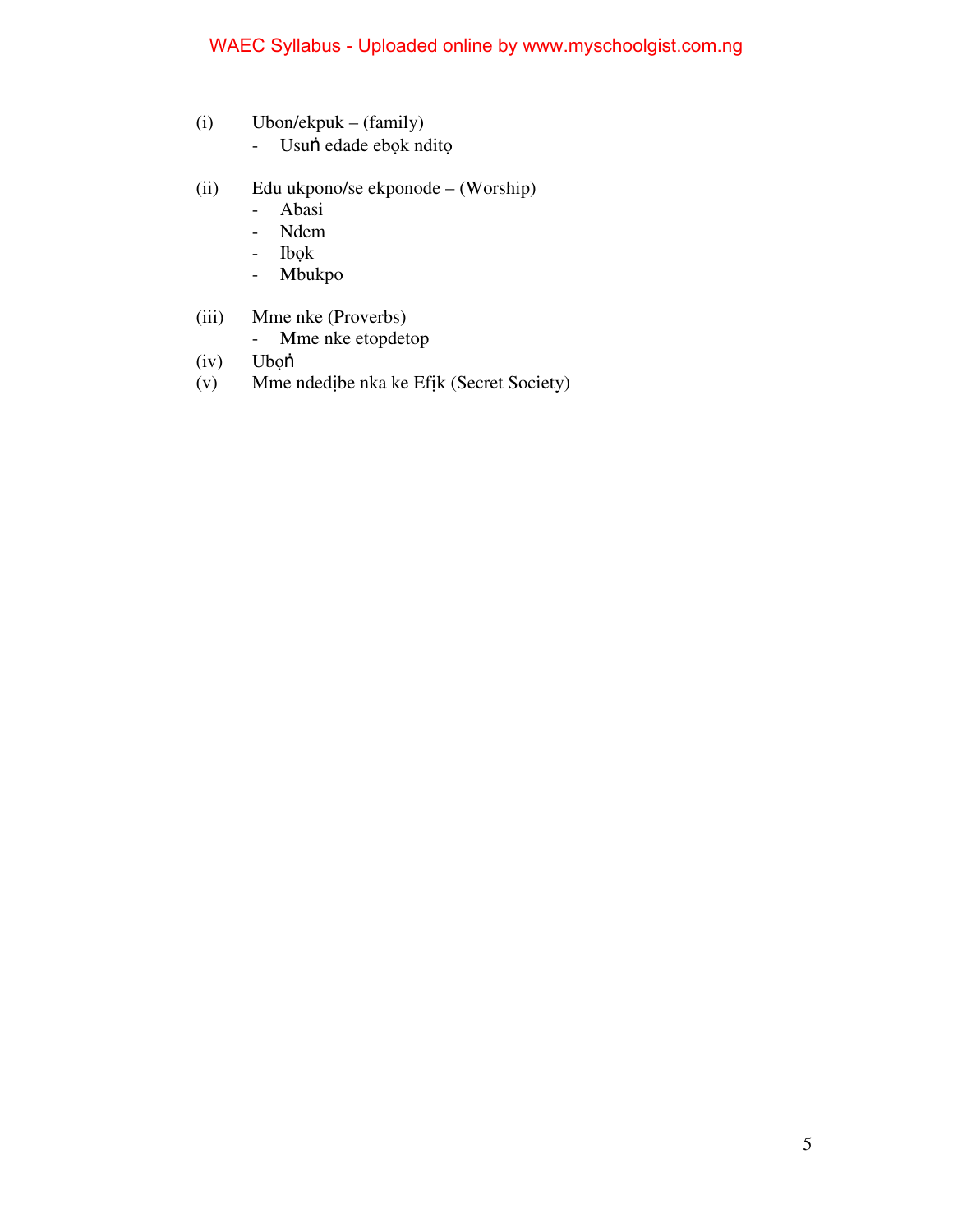## **LISTS OF SELECTED AND HARMONIZED EFịK TEXTS FOR THE WEST AFRICAN SCHOOL CERTIFICATE EXAMINATION (WASSCE)**

### **2014 – 2015**

#### **Oral Literature**

|               | <b>TITLE</b>              | <b>AUTHOR</b>   | <b>PUBLISHER</b>                    |
|---------------|---------------------------|-----------------|-------------------------------------|
| <b>DRAMA</b>  | Iduo Owo                  | Udo A. U. Usoro | Macmilian Nig. Pub.                 |
|               |                           |                 | Ltd, 1997                           |
| <b>PROSE</b>  | Motanda Oyom<br>Namondo   | E. E. Nkana     | Wusen Press Ltd.                    |
| <b>POETRY</b> | <b>Edikot Nwed Mbuk 4</b> | E. N. Amaku     | PAICO Ltd. (Press &<br>Books), 1987 |

### **Written Literature**

|               | <b>TITLE</b>              | <b>AUTHOR</b>    | <b>PUBLISHER</b>    |
|---------------|---------------------------|------------------|---------------------|
| <b>DRAMA</b>  | Ansa Udo Enañ             | Etubom Thomas A. | Macmilian Nig. Pub. |
|               |                           | Effiom           | Ltd, 1997           |
| <b>PROSE</b>  | Edikot Nwed Mbuk (4-      | E. N. Amaku      | PAICO Ltd. (Press & |
|               | 6)                        |                  | Books), 1987        |
| <b>POETRY</b> | <b>Edikot Nwed Mbuk 5</b> | E. N. Amaku      | PAICO Ltd. (Press & |
|               |                           |                  | Books), 1987        |

### **Selected Poems – Mme Uto Emekde**

- (1) Okpo-Eno
- (2) Ekere ňkpϙ ayak enim
- (3) Edim ukwϙ asainariwa
- (4) Ekokoi esua Nyϙk (Enen)
- (5) Idorenyin ke esit owo, asiaha nte idem
- (6) Mnanake ňkpo ndomo kiet ke isϙñ emi ke usen
- (7) Nyϙñ Udo
- (8) Ada eto e-fig
- (9) Ekombi itiat ntokon
- (10) Eyak ikpϙñ owo etietie suñ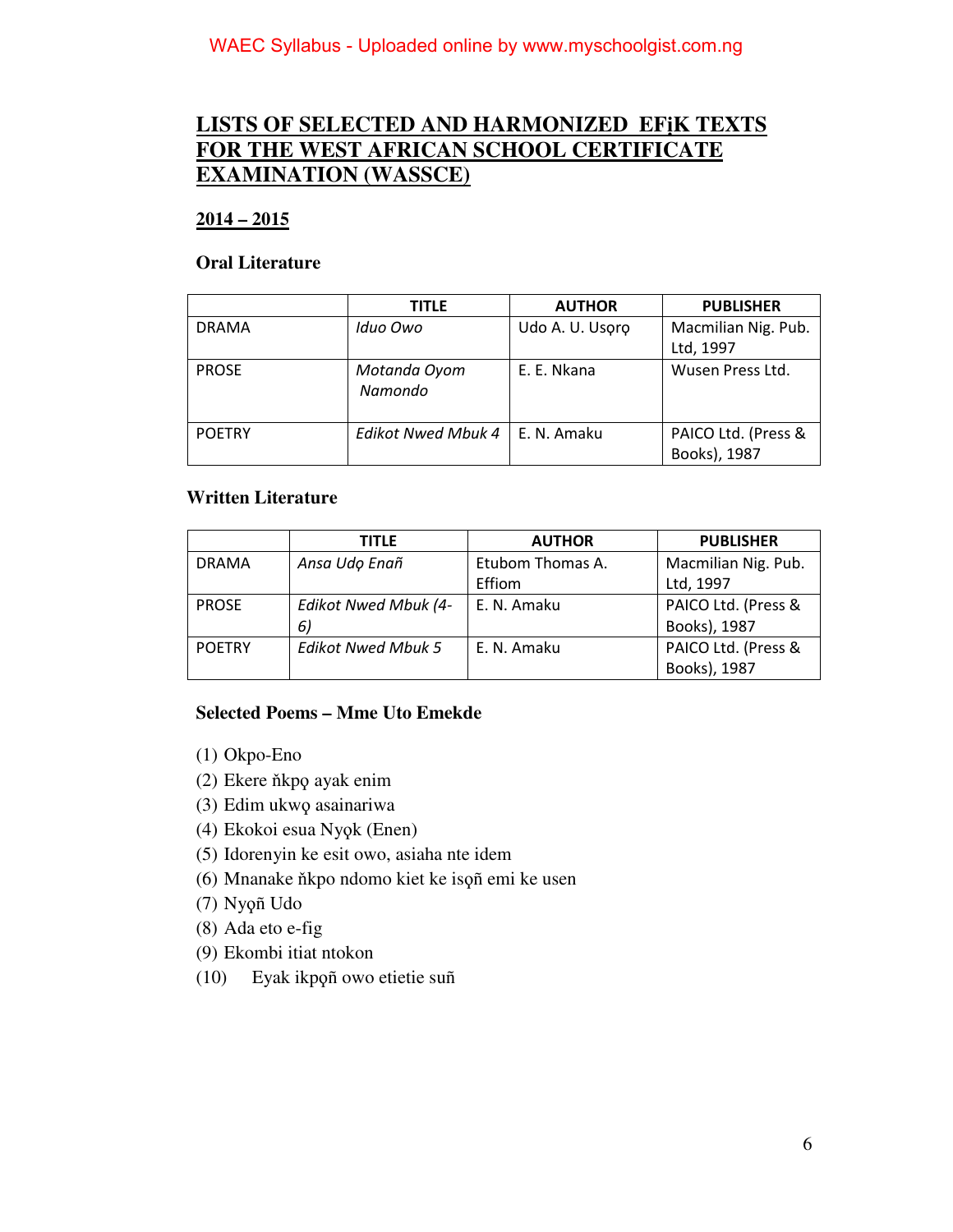## **Selected Poems – Mme Uto Emekde**

| 2. Uwem Do ke Tin-Apa<br>$pg$ 25<br>3. Owo Edi Nkpondik<br>pg <sub>35</sub> |  |
|-----------------------------------------------------------------------------|--|
|                                                                             |  |
|                                                                             |  |
| 4. Oyobio<br>pg 41                                                          |  |
| 5. Garri<br>pg 43                                                           |  |
| $pg$ 46<br>Idap<br>6.                                                       |  |
| 7. Tehede Ube Fo!<br>pg 50                                                  |  |
| pg 53<br>8.<br>Mbre Ludo Ye Uwem                                            |  |
| 9. Nikam Ndi Ndem, Mme Christ Edinyaña -<br>pg 59                           |  |
| 10. Iyañ Ibom<br>pg 64                                                      |  |

### **Language**

| <b>TITLE</b>                  | <b>AUTHOR</b>    | <b>PUBLISHER</b>     |
|-------------------------------|------------------|----------------------|
| Nti Edu Ukpep Ndito Iko Efik  | <b>NERDC</b>     | West African Book    |
|                               |                  | Publishers Ltd, 1987 |
| Mme Ukpepñkpo Iko Efik $(4 -$ | O. A. Akpanyuñ & | Thomas Nelson, 1978  |
| -6)                           | others           |                      |

### **Culture**

| <b>TITLE</b>             | <b>AUTHOR</b>           | <b>PUBLISHER</b>              |
|--------------------------|-------------------------|-------------------------------|
| Koko 3                   | Grace Davis             | <b>Gradad Prints, Calabar</b> |
|                          |                         | (2012)                        |
| Mme Ukpepñkpo Iko Efik 3 | O. A. Akpanyuñ & others | Thomas Nelson, 1978           |

## **General Reference Books**

| <b>TITLE</b>                        | <b>AUTHOR</b> | <b>PUBLISHER</b>              |
|-------------------------------------|---------------|-------------------------------|
| Efik language Course                | Ekefre N.U    | Evans Brothers Publishers,    |
|                                     |               | Ibadan                        |
|                                     |               |                               |
| A Study of Efik for Schools         | Akpanyun O.A  | <b>Thomas Nelson and Sons</b> |
| and Colleges                        |               | Ltd. New York                 |
| Mbet Usem Efik Ye Ubet              | Amaku E.N.    | Glad Tidings Press Ltd.       |
| Nke Efik                            |               |                               |
| <b>Traditional Presentations in</b> | Amaku E.N.    | <b>Thomas Nelson and Sons</b> |
| Efik Language                       |               | Ltd.                          |
| A Learner's Dictionary of           | Aye E.U.      | <b>Evans Brothers Nigeria</b> |
| Efik Language                       |               | Publishers Ltd. 1991          |
| Utanda Oyom Namondo                 | E.E.Nkana     | Wusen Press Ltd. Calabar      |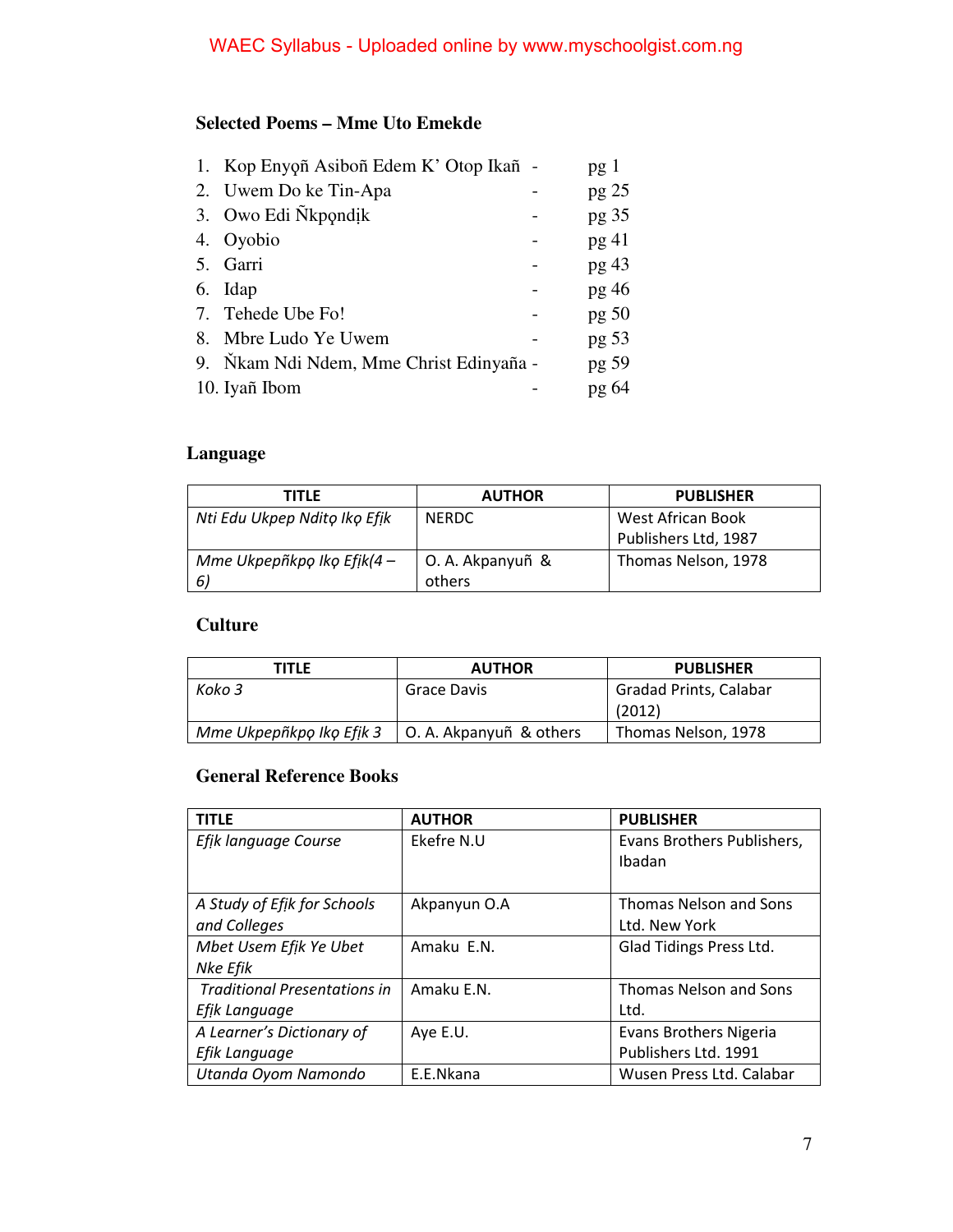### **2016 – 2020**

### **Oral Literature**

|               | TITLE             | <b>AUTHOR</b> | <b>PUBLISHER</b>   |
|---------------|-------------------|---------------|--------------------|
| <b>DRAMA</b>  | Iyañ Abasi Ndem   | E. N. Amaku   | Nelson             |
|               |                   |               | Macmillan. Pub.    |
| <b>PROSE</b>  | Obufa Edikot Ňwed | Mary J. Edet  | Nigeria            |
|               | 6                 |               |                    |
|               | Ufok-Uto iko Efik | E.N. Amaku    | PAICO Ltd (Press & |
| <b>POETRY</b> |                   |               | Books, 1987)       |

### **Written Literature**

|               | TITLE               | <b>AUTHOR</b>     | <b>PUBLISHER</b>        |
|---------------|---------------------|-------------------|-------------------------|
| <b>DRAMA</b>  | Sidibe              | Chief E.A. Edyang | UPL Ibadan 1982         |
| <b>PROSE</b>  | Edikot Nwed Mbuk (4 | E. N. Amaku       | <b>Excel Publishers</b> |
|               | $-6)$               |                   | 2009                    |
| <b>POETRY</b> | Ufok-Uto iko Efik   | E.N. Amaku        | PAICO Ltd (Press &      |
|               |                     |                   | Books, 1987)            |

## **Selected Poems – Mme Uto Emekde**

|    | 1. Idorenyin                  | pg 69  |
|----|-------------------------------|--------|
|    | 2. Tuk Enye, Du Uwem          | pg 71  |
|    | 3. Mme Okpon Ibuot Esañ       | pg 77  |
|    | 4. Okop Oworo Mkpa            | pg 79  |
|    | 5. Nsem 'Idem Owo Udono       | pg 81  |
|    | 6. Baba                       | pg 84  |
|    | 7. Ubomekoñ Ofum Ku fe Mi     | pg 91  |
| 8. | Eyen Obiom                    | pg 95  |
|    | 9. Ukut Ye Idorenin Owo Abasi | pg 100 |
|    | 10. Enañekuñ A-Sanu           | pg 118 |
|    |                               |        |

### **Selected Poems – Mme Uto Emekde**

| 11. Kop Enyoñ Asiboñ Edem K' Otop Ikañ - | pg <sub>1</sub>  |
|------------------------------------------|------------------|
| 12. Uwem Do ke Tin-Apa                   | pg <sub>25</sub> |
| 13. Owo Edi Nkpondik                     | pg <sub>35</sub> |
| 14. Oyobio                               | pg41             |